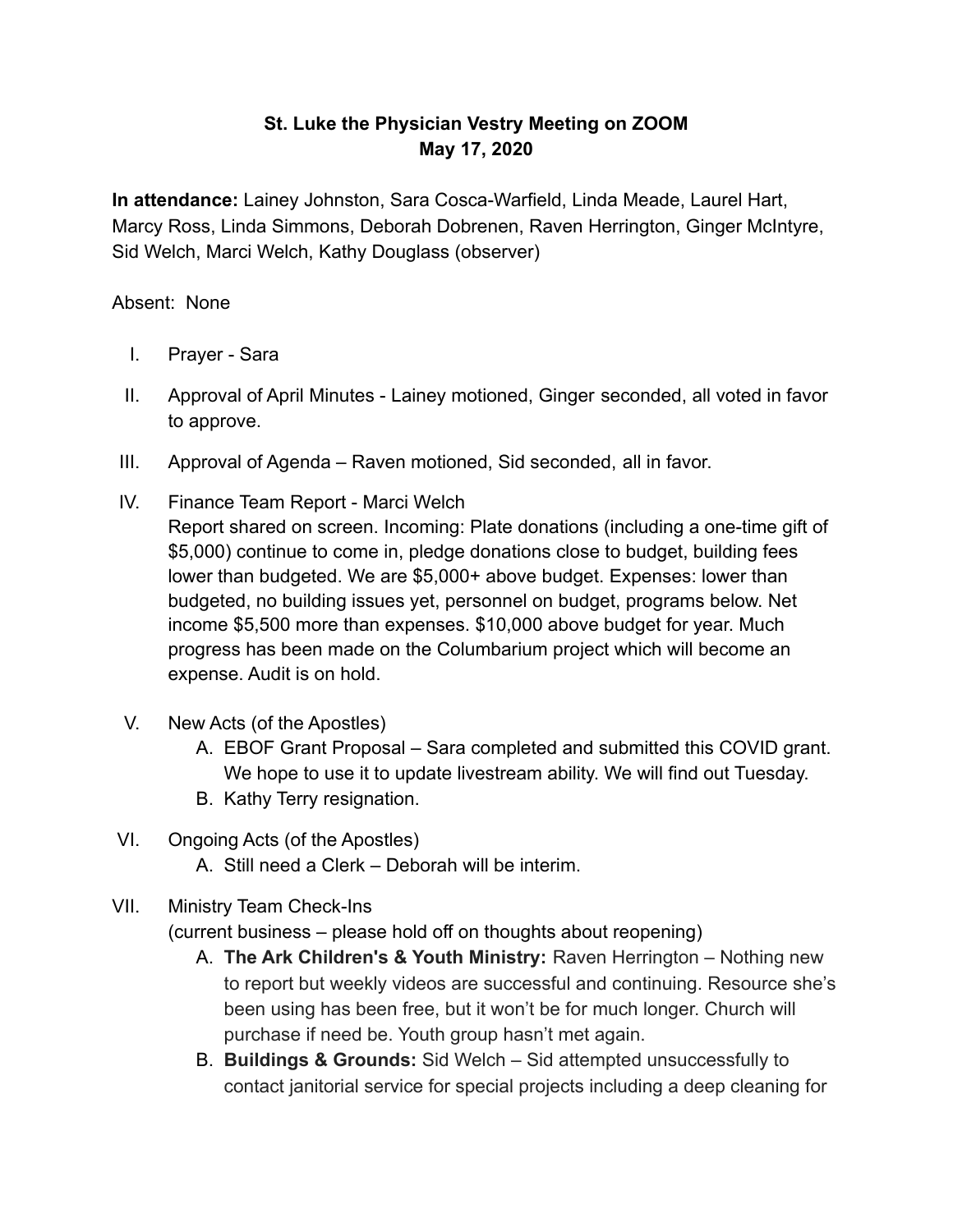upcoming opening. Marci installed a new mailbox for church. Grounds need some care, and Sid will contact Kathleen and Jeff regarding this. Clean-up day (distanced) will be planned.

- C. **Outreach & Mission:** Deborah Dobrenen, Marcy Ross & Linda Meade Sara will send more money from discretionary fund to Zarephath, Kizimani, Snow-Cap, and Father's House. My Father's House hasn't expressed any current needs as Dave's Killer Bread is delivering once again. Linda Simmons shared that lunch is being provided to the Kizimani community in Kenya because of donations received, and they are so grateful.
- D. **Spiritual and Congregational Care:** Lainey Johnston Roberta has asked to help Lainey as team leader. It was suggested we send out questionnaire to care team members to see who wants to stay involved after pandemic.
- E. **Welcome:** Marcy Ross & Ginger McIntyre Brochure in process. Welcome brochure will be one page front and back. Mission statement brochure is also in progress which will include information on all ministries. Draft will be sent to vestry members. Directory is in the works but is on the backburner due to current more pressing issues.
- F. **Worship:** Ginger McIntyre Not much to do right now (maintenance mode), but as things open up so will the work.
- G. **Columbarium:** Laurel Hart & Linda Meade the grounds are looking great with the work being done – currently working on photo journal, concrete pads, bench, barkdust, path to Labyrinth. Structure will be placed in June followed by plants, clean-up, easement road gravel. 13 to 14 niches have been purchased.
- VIII. Planning for Reopening (per Governor Brown) for 25 to gather in Phase 1 but 60 and older still not supposed to meet. Bishop will need to approve before we move forward.
	- A. Approaching in two ways: Values of community and Logistics will guide our reopening.
	- B. General thoughts: Two thoughts each (here they are):
		- We want to be thoughtful about keeping hospital beds open
		- Use of outside space is weather dependent, meet on labyrinth for services
		- Consider what other churches are doing and what is/is not working
		- Restrooms a factor even for outside services
		- Still learning about infection so let's not rush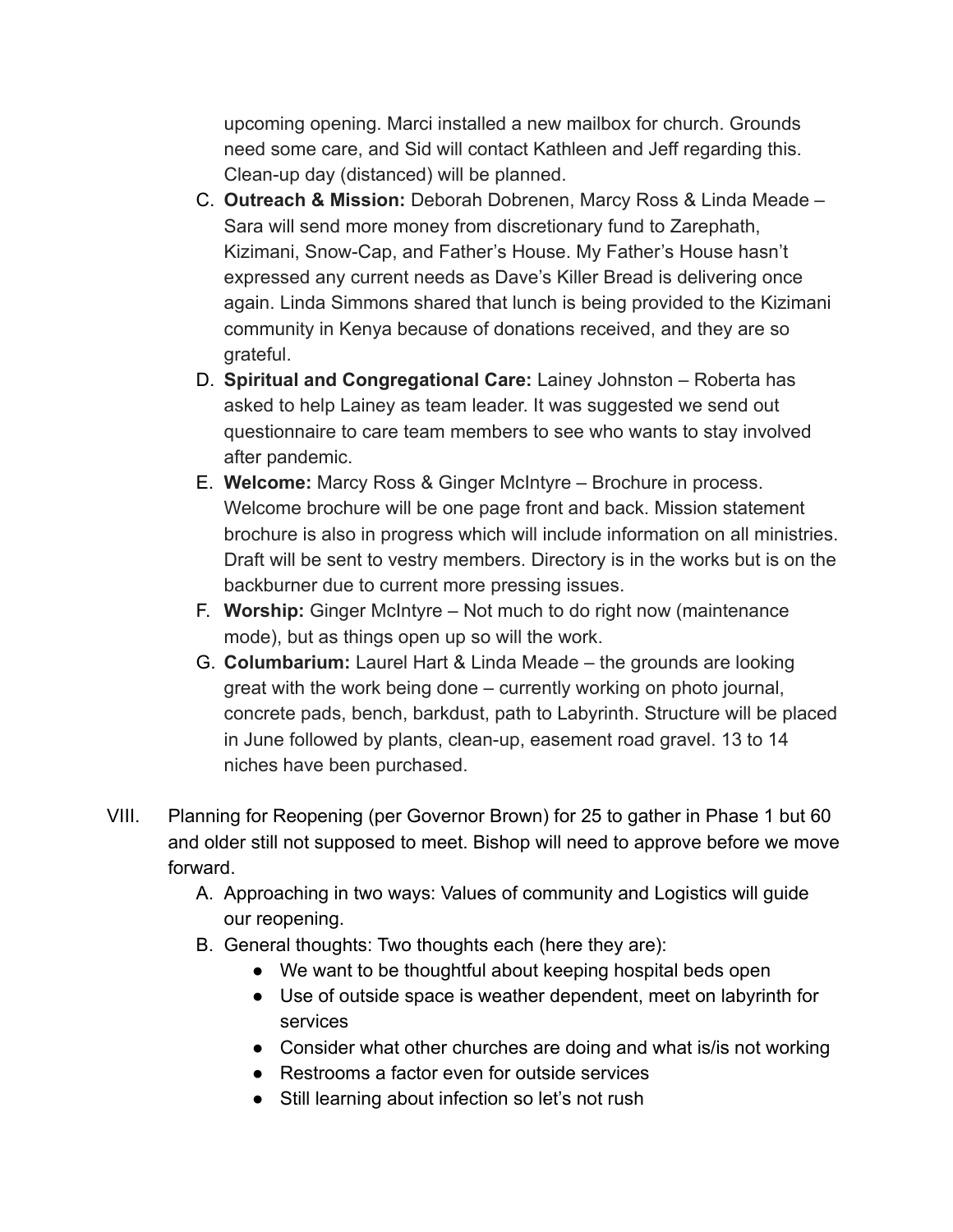- Offer more than one service and even consider alternative service another day of the week
- When we do open offer livestream services in addition to face-to-face.
- Consensus is to wait at least a month or two with priority being safety.

Here are some things we can do now:

- Prepare inside and outside space
- Begin meeting by committee (Welcome, Grounds, Worship) to plan what is next
- Make the online service the best it can be using grant money, consider/explore ways to combine Livestream and Zoom for Sunday service
- Be honest about energy level for involvement
- Wait for Diocese Guidelines (Sara will send to vestry members)
- Plan path forward for kids because of logistics, safety
- Communicate with congregation that we are in ongoing conversation about how best to proceed
- We will revisit this regularly and vote as necessary
- Sara will work on questionnaire to send to congregation
- Let's keep the conversation going, and be ready to vote once gathering becomes permissible.
- C. By Ministry Team Here is what committees will be exploring:
	- 1. Buildings & Grounds
		- a) Yard Cleanup
		- b) Safety of Facility bathrooms
	- 2. Welcome
		- a) Safety of greeters/coffee hour (if any) training
		- b) Providing masks
		- c) Spacing worshipers out in pews
		- d) Turning away people if there are too many
	- 3. Worship
		- a) Singing
		- b) Communion
		- c) Logistics (Processional/Recessional)
		- d) Worshiping outside?
		- e) Acolytes, Altar Guild & other support teams
	- 4. The Ark Children's & Youth Ministry
	- 5. Outreach & Mission